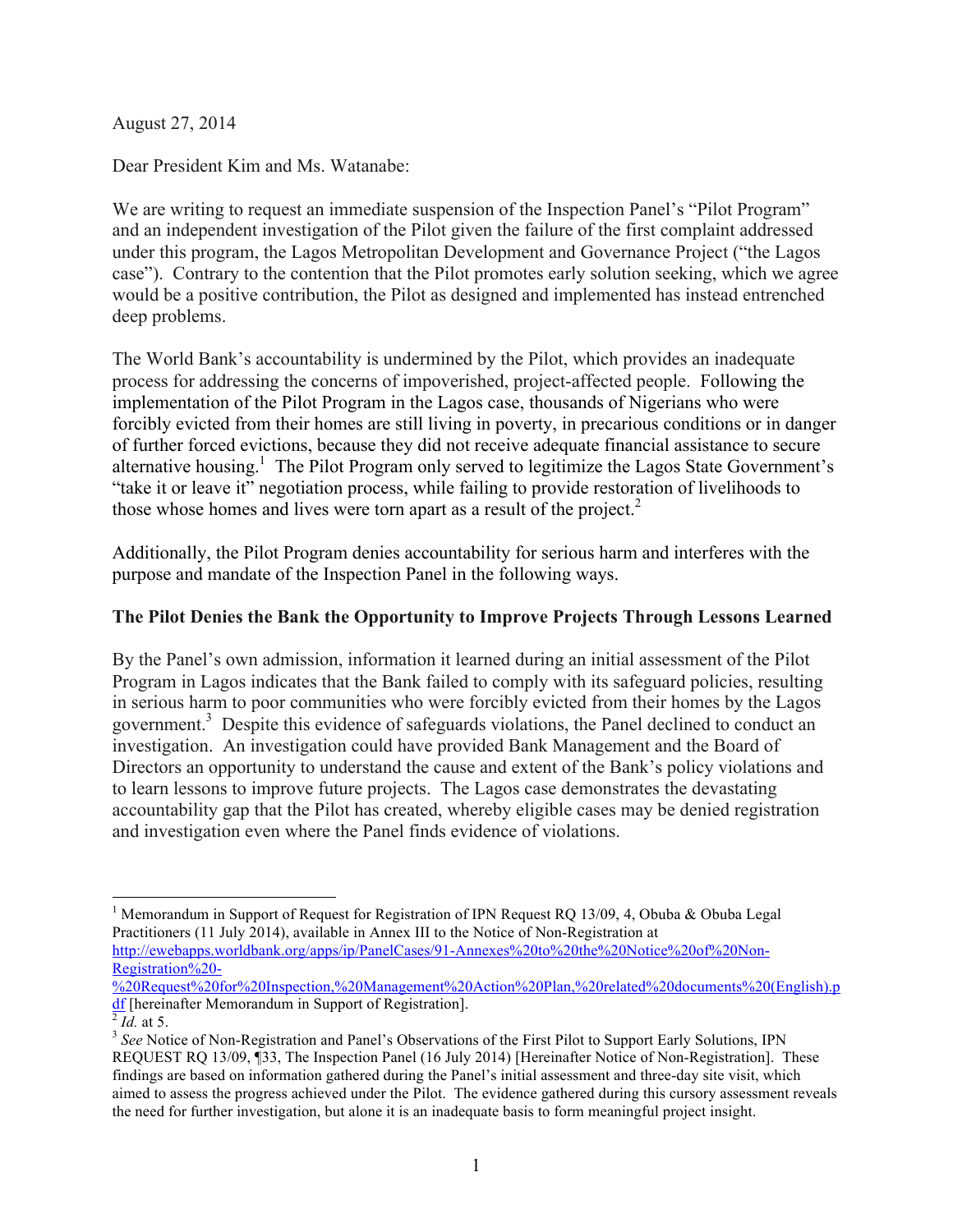### **The Pilot Blocks Access to the Inspection Panel**

Additionally, information from the record in the Lagos case<sup>4</sup> calls into question the utility of the Pilot Program and raises serious concerns that the Pilot may have the effect of preventing requesters from accessing the Panel's process. Before initiating the Pilot Program in the Lagos case, the Inspection Panel verified that the Request met the requirements for registration and assured Requesters that if they were not satisfied with the Pilot process, they would have the right to request that the Panel register their Request.<sup>5</sup> Although two out of three of the Requesters in the Lagos case expressed their deep dissatisfaction with the Pilot Program and therefore submitted a request for registration, their case was nonetheless closed without registration.

The stated purpose of the Pilot is to provide an opportunity for requesters to obtain "early solutions" to their concerns, improving the effectiveness and efficiency of the Panel. This intimates that initiation of the normal Panel process would deny Management the opportunity to come to an "early solution" on the case. However, affected people are already allowed, and even required, to attempt to address their concerns directly with World Bank Management before initiating an Inspection Panel request. In the Lagos case, the NGOs representing the affected people had already been in conversation with Bank Management for over a year. The rationale for the Pilot Program ignores that this contact has already been required and undervalues the Panel's important role in assisting the World Bank to understand and address the concerns of affected people and report on compliance issues to the Bank's Board of Directors.

### **The Pilot Lacks Basic Protections and May Cause More Harm Than Good**

Information available from the Lagos case suggests that the Pilot Program may disadvantage affected people. The Pilot enables Bank Management to engage with the requesters without the Panel becoming involved. However, unlike engagement through mediation or dispute resolution processes offered by other accountability mechanisms, or those available in virtually any other setting, the Pilot Program comes with no safeguards to ensure a fair process and offset the power imbalance usually found between affected people and those designing or implementing a project.<sup>6</sup> The Pilot purports to promote early solution seeking without the benefit of any change in the power dynamic from the previous required attempts to resolve issues with Bank Management. Without the use of mediators or other independent experts as part of the Pilot Program, there is no reason to believe that early solutions will be fair, just or will lead to sustainable results.

In the Lagos case, the record suggests that the financial assistance offered to the affected people changed substantially after the Pilot Program was initiated, to the detriment of the affected people. 7

 <sup>4</sup> *See* Lagos Metropolitan Development and Governance Project case page on the Inspection Panel website, *available at* http://ewebapps.worldbank.org/apps/ip/Pages/ViewCase.aspx?CaseId=94.<br><sup>5</sup> Notice of Receipt of Request, IPN REQUEST RQ 13/09, 1 and 4, The Inspection Panel (11 Nov. 2013).

 $6$  Other international accountability mechanisms employ mediators, facilitators or other third-party neutrals to help ensure an equitable process and offset any power imbalance between the parties.

<sup>7</sup> *See* Memorandum in Support of Registration, 4-5 (detailing the terms of a compensation package that was offered to communities shortly before the Pilot Program began and comparing it to a package offering significantly lower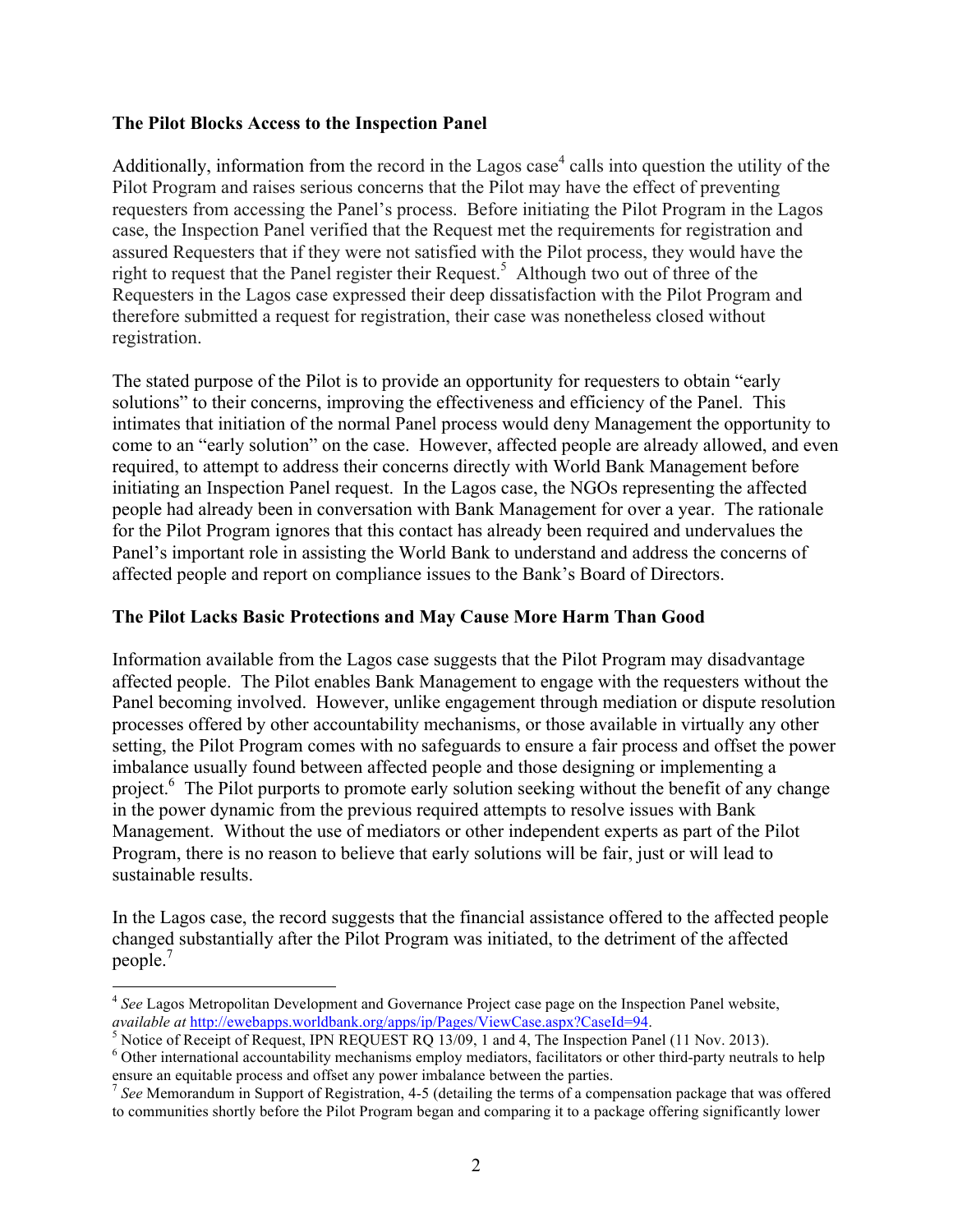## **The Inspection Panel Abandoned its Mandate by Adopting a "Majority Rules" Approach to Determining Registration Following the Pilot**

Perhaps most troubling, the Inspection Panel used a "majority rules" approach to arrive at its decision not to register the case. In July 2014, two of the three Requesters listed on the original Inspection Panel Request, along with 41 community members, submitted a statement requesting that their complaint be registered. This request was followed by a detailed explanation of their dissatisfaction with the Pilot Program. Despite these clear statements by the initial Requesters, the Panel's Notice of Non-Registration explains that it decided not to register the case because five out of the eight community representatives who had been selected to represent the community during negotiations expressed their satisfaction with the results of the Pilot Program.

This "majority rules" logic represents a stark departure from the language and intent of the Board Resolution that first established the Inspection Panel. The standards listed in the Resolution state that a complaint may be lodged by a group of two or more affected people. They say nothing of a practice of polling the larger community to determine what proportion is unhappy with the effects of the project as a threshold for mere registration. While the Resolution does allow for communications with the Panel via a local representative, the public record in the Lagos case gives no indication that the community representatives were authorized to act on behalf of the Requesters for purposes of the Inspection Panel complaint.<sup>8</sup> A majority rules approach that does not take the requesters' complaint into account, fails to provide accountability for Bank compliance failures that cause serious harm to only a segment of an affected population, and thus does not effectively serve the Panel's mandate.

### **Conflict-of-Interest and Irregularities in Developing and Approving the Pilot Program**

Because the Pilot Program represents a marked departure from the functions described in the Board resolution that established the Panel,<sup>9</sup> the Board should have, but was not provided an opportunity to approve or reject the Pilot Program. Instead, the Pilot Program was created without transparency by the Panel, Bank Management (OPCS) and the Legal Department, and was sent to the Board as a mere notification on a non-objection basis.

Further, many of the above concerns about the Pilot were ardently raised in a public comment period during the Panel's Operating Procedures review process – the Pilot Program was attached to the Operating Procedures as an annex – but no changes resulted. We understand that the Panel did not make any substantive changes in reaction to input from civil society because CODE had already approved the Procedures, effectively making the comment period a pro-forma consultation on an already approved policy.

Given these alarming results of the Pilot's first application, we urge President Kim to

<u> 1989 - Andrea San Andrea San Andrea San Andrea San Andrea San Andrea San Andrea San Andrea San Andrea San An</u>

compensation, which was presented to communities as a "take it or leave it" option shortly after the Pilot Program was initiated).

<sup>&</sup>lt;sup>8</sup> See Notice of Non-Registration at ¶18 (explaining that the community representatives were appointed as part of the

process of negotiating compensation with the government, and not in relation to the Inspection Panel complaint).<br><sup>9</sup> The Board Resolution that established the Inspection Panel directs that the Chairperson of the Panel "sha the Executive Directors and the President promptly upon receiving a request for inspection." Resolution No. IBRD 93-10, Resolution No. IDA 93-6, ¶17, IBRD and IDA (22 Sept. 1993).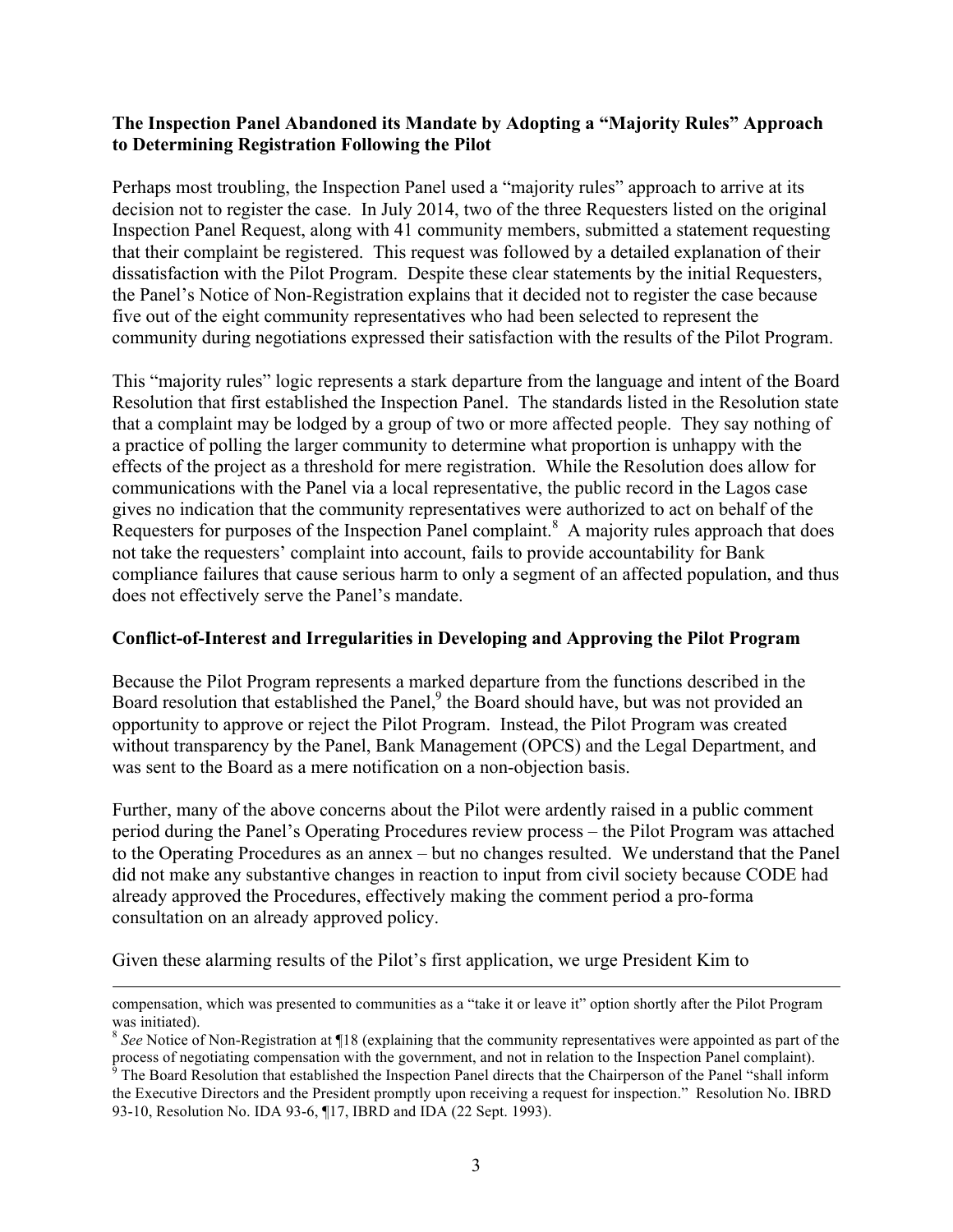immediately initiate an independent investigation of the Pilot. We further request that the Inspection Panel suspend the Pilot Program and the President direct Bank Management to discontinue their engagement in any future Pilot cases, pending the publicly released results of the independent investigation. The Lagos case provides sufficient information on the Pilot Program to conduct an assessment, and suspension and immediate investigation of the Pilot are necessary to allow the Inspection Panel to return to its mandate and provide accountability for the Bank's operations.

Thank you for your attention to this urgent matter.

Sincerely,

Natalie Bridgeman Fields Accountability Counsel **USA** 

Jaybee Garganera Alyansa Tigil Mina (Alliance Against Mining) **Philippines** 

Joan Carling Asia Indigenous Peoples Pact (AIPP) Thailand

Astrid Puentes R. Asociación Interamericana para la Defensa del Ambiente (AIDA) Latin America

Chad Dobson Bank Information Center USA

Pieter Jansen Both ENDS The Netherlands

Antonio Gambini Centre National de Coopération au Développement (CNCD-11.11.11) Belgium

Kristen Genovese Centre for Research on Multinational Corporations (SOMO) The Netherlands

Reinford Mwangonde Citizens for Justice (CFJ)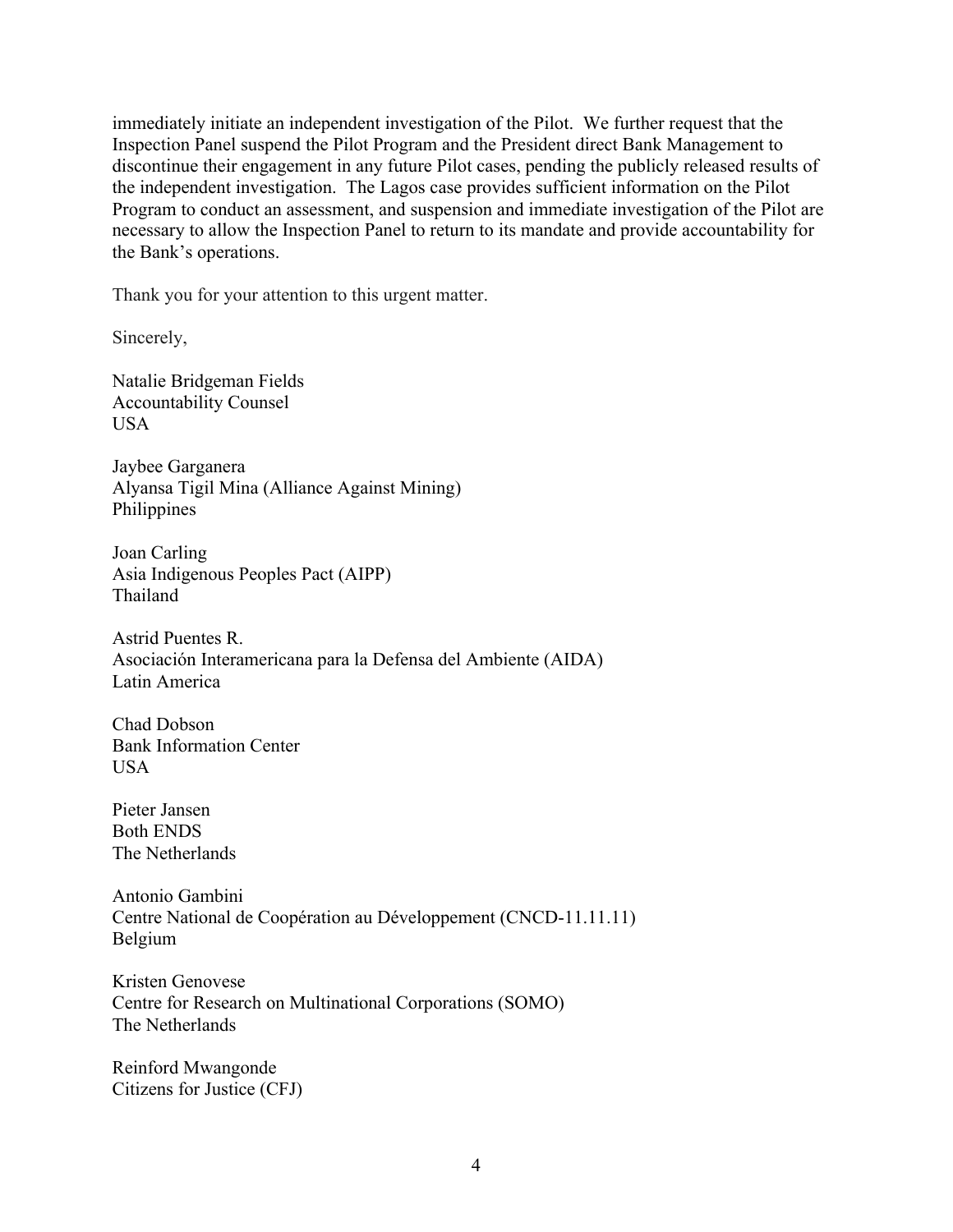Malawi

Pol Vandevoort 11.11.11- Coalition of the Flemish North-South Movement Belgium

Kate Watters Crude Accountability USA

Juan Carballo Foundation for the Development of Sustainable Policies (FUNDEPS) Argentina

Karen Orenstein Friends of the Earth USA

Mariana Gonzalez Armijo Fundar, Centro de Análisis e Investigación México

Bret Thiele Global Initiative for Economic, Social and Cultural Rights USA

Michael Baumgartner Greenpeace Switzerland

David Pred Inclusive Development International USA and Cambodia

Brian Campbell International Labor Rights Forum USA

Maurice Ouma Odhiambo Jamaa Resource Initiatives Kenya

Shanta Martin Leigh Day United Kingdom